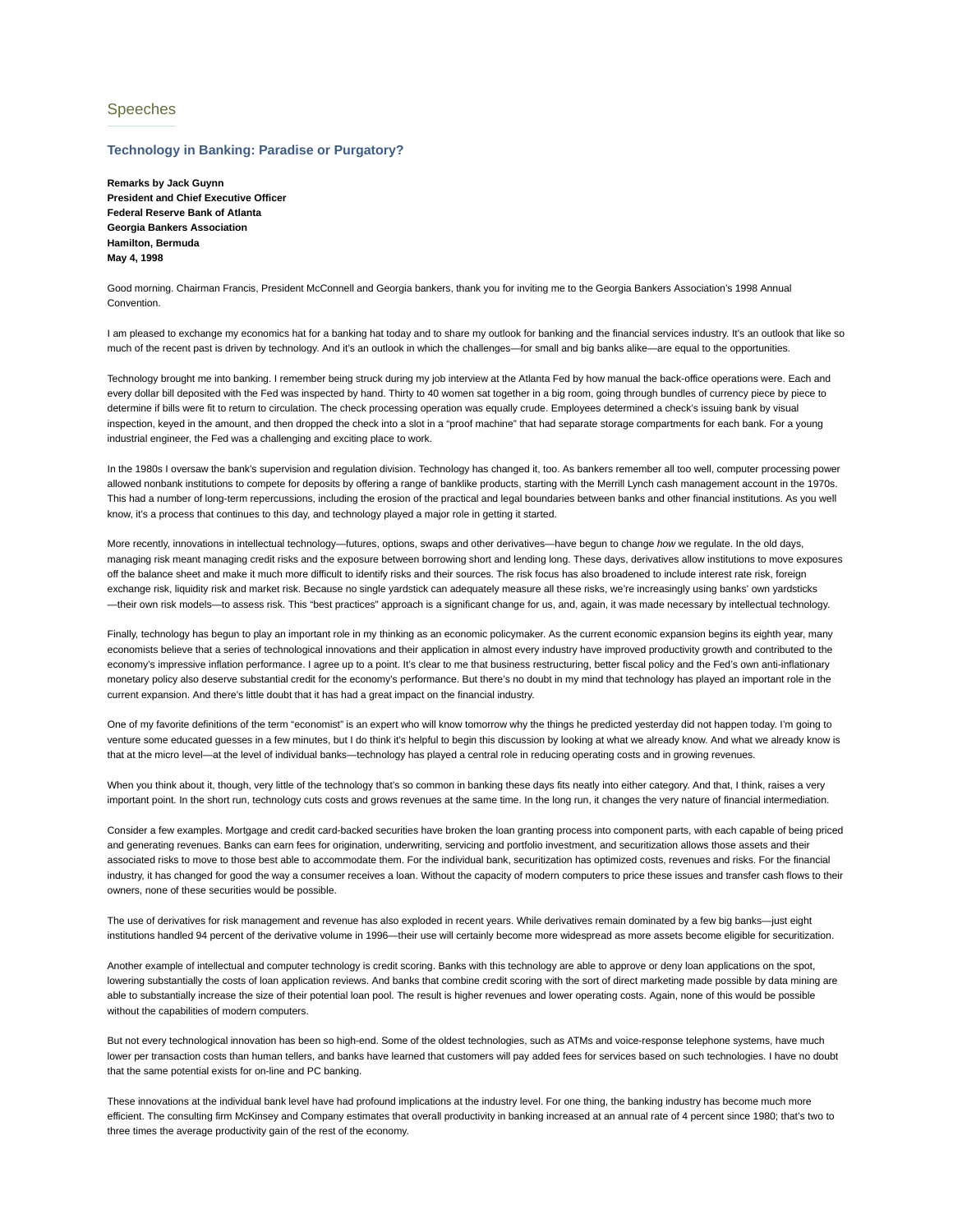For another thing, the banking industry has become much more profitable. The FDIC reports that commercial banks' return on assets (ROA)—the benchmark for profitability—was 1.23 percent in 1997, the highest rate since the FDIC's founding in 1933. Moreover, more than two-thirds of commercial banks reported an ROA of 1 percent or higher, indicating that profitability in the industry is both deep and wide. Of course, the low inflation, low interest rate economy also deserves some credit for this performance.

But as much as anything else, technology has created *competition*—from inside and from outside the banking industry. Now, I didn't fly to Bermuda to deliver the oldest news since the moon landing. I realize that competition among banks is as fierce as it has ever been and that competition from nonbanks has been a fact of life for most of you for more than a decade. But I do think it's worth reflecting on how this came to be.

The answer, in my opinion, is that most of the technology that has changed the banking industry—the hardware, software and the intellectual technology—is "off-theshelf" technology. Some of it is *very expensive* off-the-shelf technology, but it nevertheless can be purchased for a price by anyone with the resources—bank or nonbank. And that is exactly what has happened. A bank in Texas, for example, can compete with a bank in Georgia for a small business loan simply by buying the same piece of credit scoring software and the same small business database. But because that technology is also available to a Chicago-based finance company, it might compete for the same loan by offering funds it raised by packaging mortgage-backed securities.

Where is all this technology taking us, then? Well, I suppose I can wager a guess as well as anyone—I'll try in a minute—but the fact is that no one really knows. I'm aware that companies have invested billions in the expectation that customers are looking for financial "one-stop shopping" or that, in the alternative, they'd rather jump on the Internet and shop around. But all of that can change in an instant. There's a reason, after all, that economists refer to certain supply- or demand-side events as "shocks." You don't see them coming, and you certainly don't always know where they'll take you. Twenty years ago—even two years ago—who would've predicted that banking is what it is today? Technology brought us here and can take us elsewhere just as quickly. So any prediction about the future—by me or anyone else—ought to be taken with a healthy dose of skepticism.

My own outlook for the financial industry includes (1) a handful of all-things-to-all-customers megabanks, (2) electronic and on-line disintermediation, (3) a proliferation of specialized financial boutiques, and (4) small and community banks.

The first two—the megabanks and the on-line companies—have concluded that technological developments are taking them in opposite directions. For the big banks, those innovations include data mining, securitization, credit scoring and other specialized software and intellectual technology. The big development for disintermediation, of course, is the Internet. The boutiques will use all of this technology. And for small and community banks, I think there's a real opportunity to help guide customers through this brave new world. But first let me describe the landscape where all this technology leads.

You'd have to go a lot further than Bermuda to miss what's happening with the big banks. Just consider the names in the news from the last few weeks: First Union and the Money Store; NationsBank and Bank of America; Citicorp and Travelers; Banc One and First Chicago; Household Finance and Beneficial; Green Tree and Conseco.

One-stop shopping, cross-selling or synergies—whatever else you call it, economists call it economies of scale and economies of scope. Economies of scale is the idea that average unit costs decline as production volumes increase; economies of scope is the idea that production synergies make it cheaper to manufacture or distribute several different items instead of just one. It works for Wal-Mart and Ford; it ought to work for financial products, too.

Critics raise a number of counterarguments. For one thing, they say, financial products are fundamentally different from consumer goods; selecting a mortgage or mutual fund is hardly the same thing as selecting cereal, soap or even a car. Moreover, critics argue, some of the most important financial products offered by banks—especially mutual funds—have not exactly been world beaters, and banks don't make nearly as much money retailing someone else's. Finally, critics point out that despite early efforts—by Sears and Dean Witter, Shearson and American Express, and even Citicorp in the late 1980s—the concept of a financial supermarket has not yet been successfully executed.

I believe there is some truth to all these arguments. I also believe the megabank is an idea that won't go away. The technologies that helped spawn it two decades ago will continue to evolve, and the megabank will evolve with it. It is, in short, here to stay.

But so is the Internet. And advocates of disintermediation argue that borrowers and savers and investors and entrepreneurs will find each other directly through the Internet. It is, they argue, the ultimate counterparty matchmaker. You won't need a broker or agent—or megabank—to find the lowest-cost mortgage or life insurance policies; you can do it yourself on the Internet. In a few cases, of course—especially with on-line brokerages—investors are not dealing directly with counterparties. But even there, the result has been a dramatic increase in competition for investor resources and a dramatic decline in prices.

I'm familiar with the arguments against the disintermediaries, too. For one thing, the Federal Reserve Board's own Survey of Consumer Finances continues to show that Internet banking in all its manifestations receives very little use. For another, the Internet remains too slow for many people, and security concerns—some legitimate, some not—persist.

But at this stage, arguing against the Internet is like arguing against gravity. Some of you probably heard about a study of the digital economy issued last month by the Department of Commerce. According to Commerce, the number of Internet users grew from 3 million in 1994 to 100 million by the end of last year. The number of registered domain names—Georgiabankers.org, frbatlanta.org and the like—grew from 26,000 in July 1993 to 1.3 million in July 1997. Over the same period, the number of Internet hosts—those are the computers that contain the actual files you access—increased from under 1.8 million to 19.5 million. And traffic is doubling every 100 days. Maybe the Internet's not turning a profit for anyone yet; but you ignore it at your peril.

Both of these developments—one-stop shopping megabanks and electronic disintermediation—will increase the importance and number of bank and nonbank financial boutiques. If you think about it, this is already happening. Some of the biggest success stories in finance are boutiques: GEICO in insurance, MBNA in credit cards, Vanguard in mutual funds, and Countrywide Credit in mortgages. Much of the technology these boutiques have used is proprietary, but some of it is the same off-the-shelf technology that has changed the banking industry.

And in the era of megabanks, the boutiques will continue to play a vital role. Remember that supermarkets—if I may borrow the metaphor—don't actually manufacture the products they sell, even those that carry their own label. To be sure, many of the financial supermarkets will or already do. But they'll also brand and market as their own financial products that are assembled, managed and sold wholesale by boutiques. In addition, boutiques will retail direct to customers through the Internet.